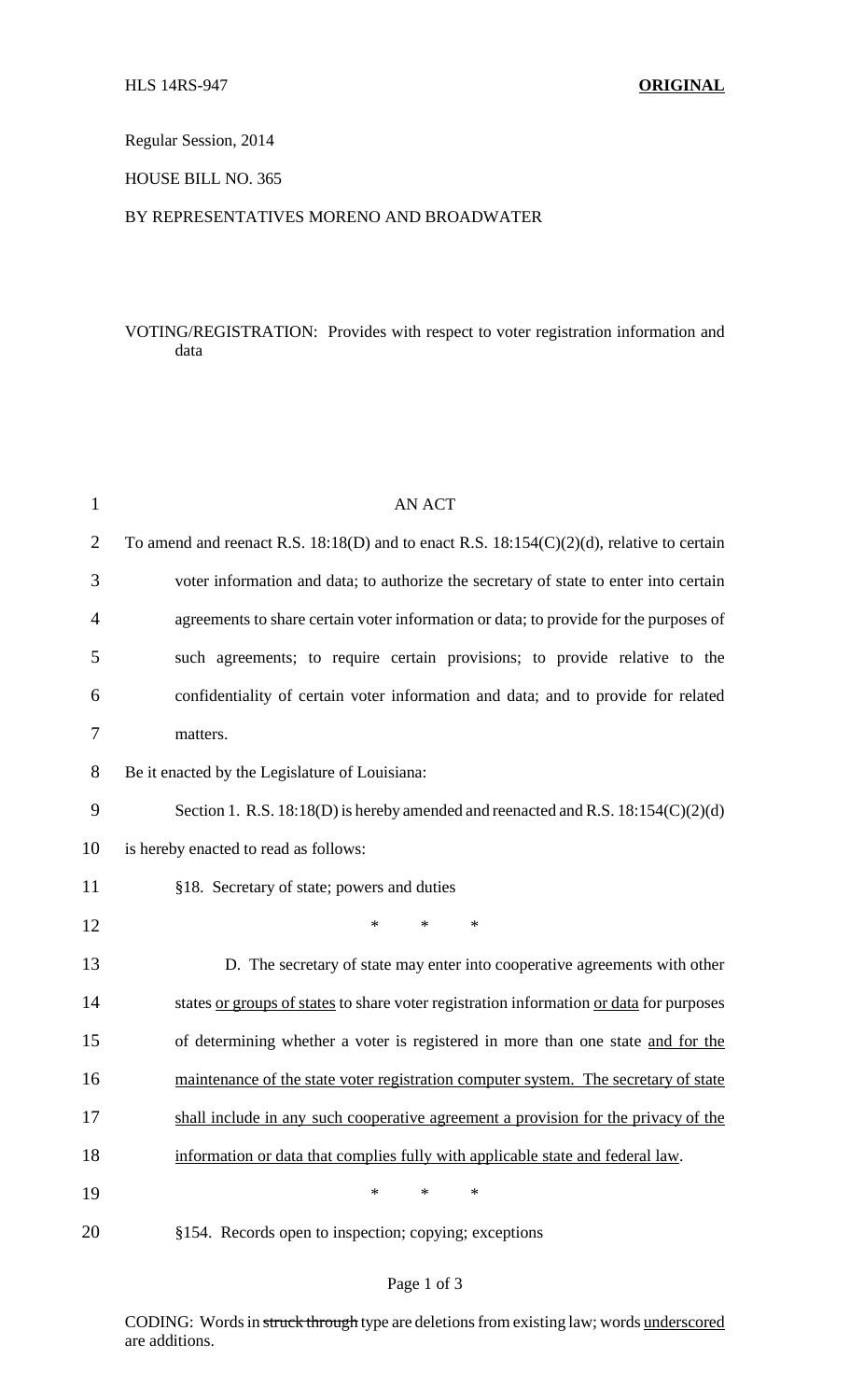| 1              |                                                                                               | $\ast$ | $\ast$ | ∗      |  |  |
|----------------|-----------------------------------------------------------------------------------------------|--------|--------|--------|--|--|
| $\overline{2}$ | C.                                                                                            |        |        |        |  |  |
| 3              |                                                                                               | *      | $\ast$ | $\ast$ |  |  |
| 4              | (2)                                                                                           |        |        |        |  |  |
| 5              |                                                                                               | $\ast$ | $\ast$ | $\ast$ |  |  |
| 6              | The provisions of Paragraph (1) of this Subsection shall not apply to<br>(d)                  |        |        |        |  |  |
| 7              | voter registration information or data transmitted to a state or group of states for          |        |        |        |  |  |
| 8              | purposes of determining whether a voter is registered to vote in more than one state          |        |        |        |  |  |
| 9              | and for the maintenance of the state voter registration computer system.                      |        |        |        |  |  |
| 10             |                                                                                               | $\ast$ | $\ast$ | $\ast$ |  |  |
| 11             | Section 2. This Act shall become effective upon signature by the governor or, if not          |        |        |        |  |  |
| 12             | signed by the governor, upon expiration of the time for bills to become law without signature |        |        |        |  |  |
| 13             | by the governor, as provided by Article III, Section 18 of the Constitution of Louisiana. If  |        |        |        |  |  |
| 14             | vetoed by the governor and subsequently approved by the legislature, this Act shall become    |        |        |        |  |  |
| 15             | effective on the day following such approval.                                                 |        |        |        |  |  |

## DIGEST

The digest printed below was prepared by House Legislative Services. It constitutes no part of the legislative instrument. The keyword, one-liner, abstract, and digest do not constitute part of the law or proof or indicia of legislative intent. [R.S. 1:13(B) and 24:177(E)]

Moreno HB No. 365

Abstract: Authorizes the secretary of state to enter into certain cooperative agreements with other states or groups of states to share voter information and data and requires privacy provisions relative to such information and data.

Present law (R.S. 18:18(D)) authorizes the secretary of state to enter into cooperative agreements with other states to share voter registration information for purposes of determining whether a voter is registered in more than one state.

Proposed law retains present law. Additionally authorizes the secretary of state to enter into cooperative agreements for the maintenance of the state voter registration computer system. Provides that such cooperative agreements may involve voter registration data and that they may involve groups of states. Requires the secretary of state to include in any such cooperative agreement a provision for the privacy of the information or data that complies fully with applicable state and federal law.

Present law (R.S. 18:154) prohibits the registrar and the Dept. of State from disclosing certain voter information, including the voter's mother's maiden name and the driver's license number, social security number, day and month of the date of birth, email address, and short message service number of the voter.